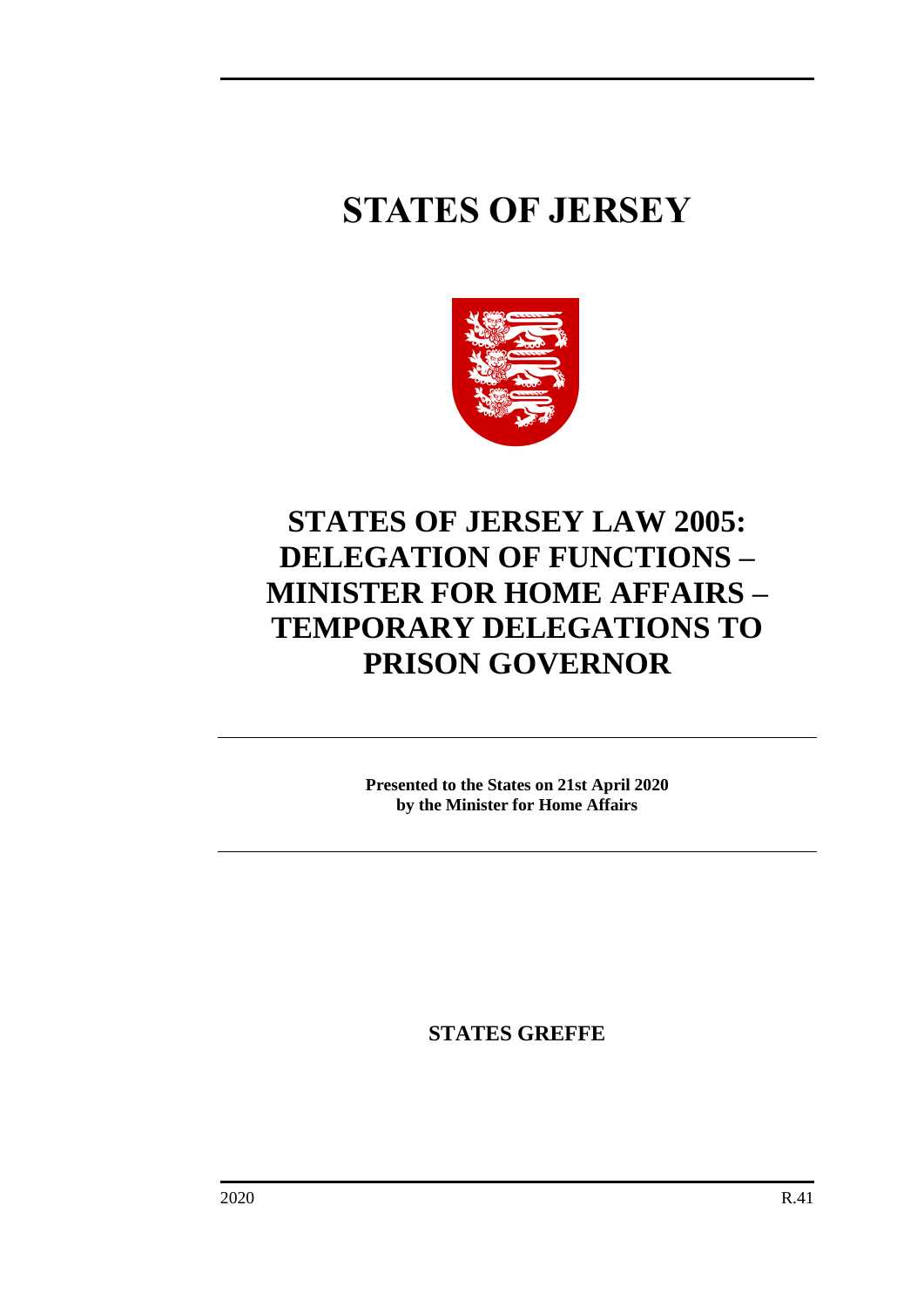#### **REPORT**

On 21st April 2020, the Minister for Home Affairs made a Ministerial Decision delegating certain of his functions under Articles 28, 30 and 30A of the [States of Jersey](https://www.jerseylaw.je/laws/revised/Pages/16.800.aspx)  [Law 2005](https://www.jerseylaw.je/laws/revised/Pages/16.800.aspx) (see Decision reference MD-HA-2020-0032, available at [www.gov.je\)](http://www.gov.je/).

Article 28 of the States of Jersey Law 2005 permits a Minister to delegate, wholly or partly, functions to an Assistant Minister or an officer. \_\_\_\_\_\_\_\_\_\_\_\_\_\_\_\_\_\_\_\_\_\_\_\_\_\_\_\_\_\_\_\_\_\_\_\_\_\_\_\_\_\_\_\_\_\_\_\_\_\_\_\_\_\_\_\_\_\_\_\_\_\_\_\_\_\_\_\_\_

The Law states, *inter alia* –

#### "**28 Power of Minister to delegate functions**

- (1) A Minister may delegate, wholly or partly, functions conferred upon or vested in the Minister by or under this Law or any other enactment or any enactment of the United Kingdom having effect in Jersey, to –
	- (a) one of his or her Assistant Ministers;
	- (b) an officer.
- (1A) A Minister shall not delegate to an Assistant Minister any function the delegation of which is wholly prohibited by an enactment.
- (1B) Where a Minister delegates to an Assistant Minister a power to make an enactment, paragraphs (4) and (5) of Article 26 shall apply to the making of an enactment by the Assistant Minister, in exercise of the delegated power, as they would apply to the making of the enactment by the Minister.
- (2) A Minister shall not delegate to an officer
	- (a) any power to make an enactment;
	- (b) any power to decide an appeal under an enactment;
	- (c) any function the delegation of which is prohibited wholly, or to an officer, by an enactment.
- (3) The delegation of functions by a Minister under this Article shall not prevent the Minister exercising those functions personally.
- (4) Where any licence, permit or authorization is granted in purported exercise of functions delegated under paragraph (1), no criminal proceedings shall lie against any person for any act done, or omitted to be done, in good faith and in accordance with the terms of the licence, permit or authorization, by reason that the functions had not been delegated, or that any requirement attached to the delegation of the functions had not been complied with.
- (5) In this Article –

"Minister" includes the Chief Minister;

"officer" means a States' employee within the meaning of the Employment of States of Jersey Employees (Jersey) Law 2005 and includes a member of the States of Jersey Police Force and an officer appointed under paragraph 1(1) of Part 1 of Schedule 2 to the Immigration Act 1971 as extended to Jersey by the Immigration (Jersey) Order 1993.

(6) The States may by Regulations amend the definition "officer" in paragraph (5)."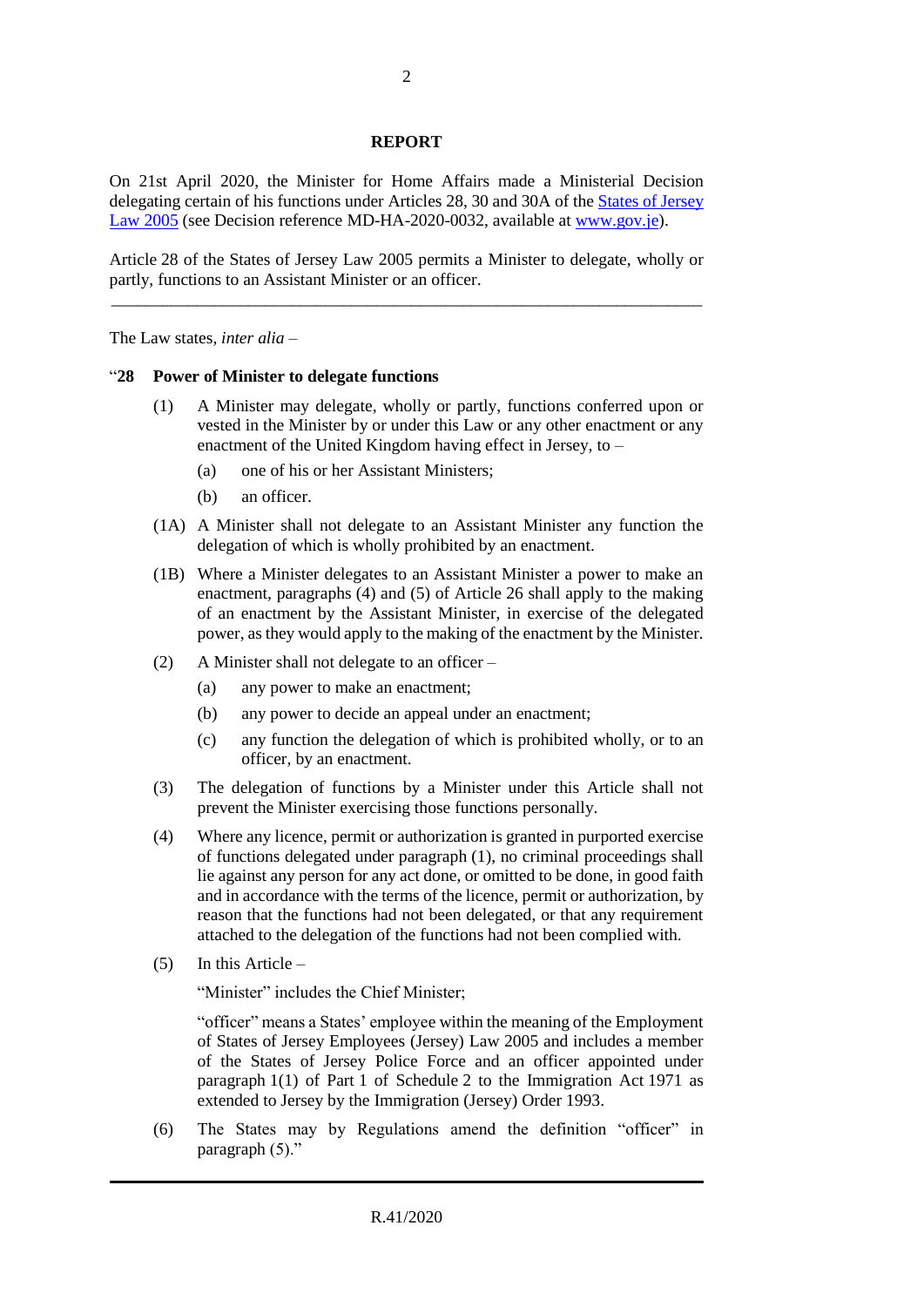#### "**30 Ministerial delegations to be presented to States**

- (1) A Minister who delegates functions under Article 28 shall present to the States a report specifying the functions delegated and to whom.
- (2) A Minister shall not be required to present a report under paragraph (1) where the delegation is so immediate and of such brief duration that it is not practicable to present the report before the delegation ends.

### **30A List of delegations to be published**

- (1) The Chief Minister shall cause to be established, maintained and published a consolidated list of –
	- (a) the functions for the time being discharged by the Chief Minister and by each Minister;
	- (b) the functions for the time being delegated by the Chief Minister and each Minister under Article 28, and to whom.
- (2) The list shall also specify which Minister is discharging, for the time being, the functions of another Minister under Article 27(1) or (2).
- (3) The information described in paragraph (1)(b) or (2) is not required to be incorporated in the list where the period for which the delegation has effect or for which one Minister's functions are being discharged by another is so immediate and of such brief duration that it is not practicable to amend and publish the list to incorporate the information before the end of the period.
- (4) It shall be sufficient if the list is published on a website."

The terms of the delegations, and the legislation under which those delegations were made, were recorded in a Report attached to the Ministerial Decision, as shown below – \_\_\_\_\_\_\_\_\_\_\_\_\_\_\_\_\_\_\_\_\_\_\_\_\_\_\_\_\_\_\_\_\_\_\_\_\_\_\_\_\_\_\_\_\_\_\_\_\_\_\_\_\_\_\_\_\_\_\_\_\_\_\_\_\_\_\_\_\_

\_\_\_\_\_\_\_\_\_\_\_\_\_\_\_\_\_\_\_\_\_\_\_\_\_\_\_\_\_\_\_\_\_\_\_\_\_\_\_\_\_\_\_\_\_\_\_\_\_\_\_\_\_\_\_\_\_\_\_\_\_\_\_\_\_\_\_\_\_

[R.88/2018,](https://statesassembly.gov.je/assemblyreports/2018/r.88-2018.pdf) presented to the States Assembly on 10th July 2018, confirmed that the Minister for Home Affairs had approved the delegation of all the functions conferred upon or vested in him to the Assistant Minister for Home Affairs, Deputy G.C.U. Guida of St. Lawrence.

[R.32/2020,](https://statesassembly.gov.je/assemblyreports/2020/r.32-2020.pdf) presented to the States Assembly on 31st March 2020, confirmed that the Minister for Home Affairs had appointed an additional Assistant Minister for Home Affairs, Deputy L.B.E. Ash of St. Clement. The report also confirmed that the Minister for Home Affairs had approved the delegation of all the functions conferred upon or vested in him to Deputy Ash, but only during those periods when the Minister or the existing Assistant Minister, Deputy Guida, were unavailable. This appointment and delegation were made to increase capacity in the ministerial team in response to the Covid-19 pandemic.

In accordance with Article 28(1A) of the [States of Jersey Law 2005](https://www.jerseylaw.je/laws/revised/Pages/16.800.aspx) (the "2005 Law"), the Minister did not delegate any function the delegation of which is wholly prohibited by an enactment.